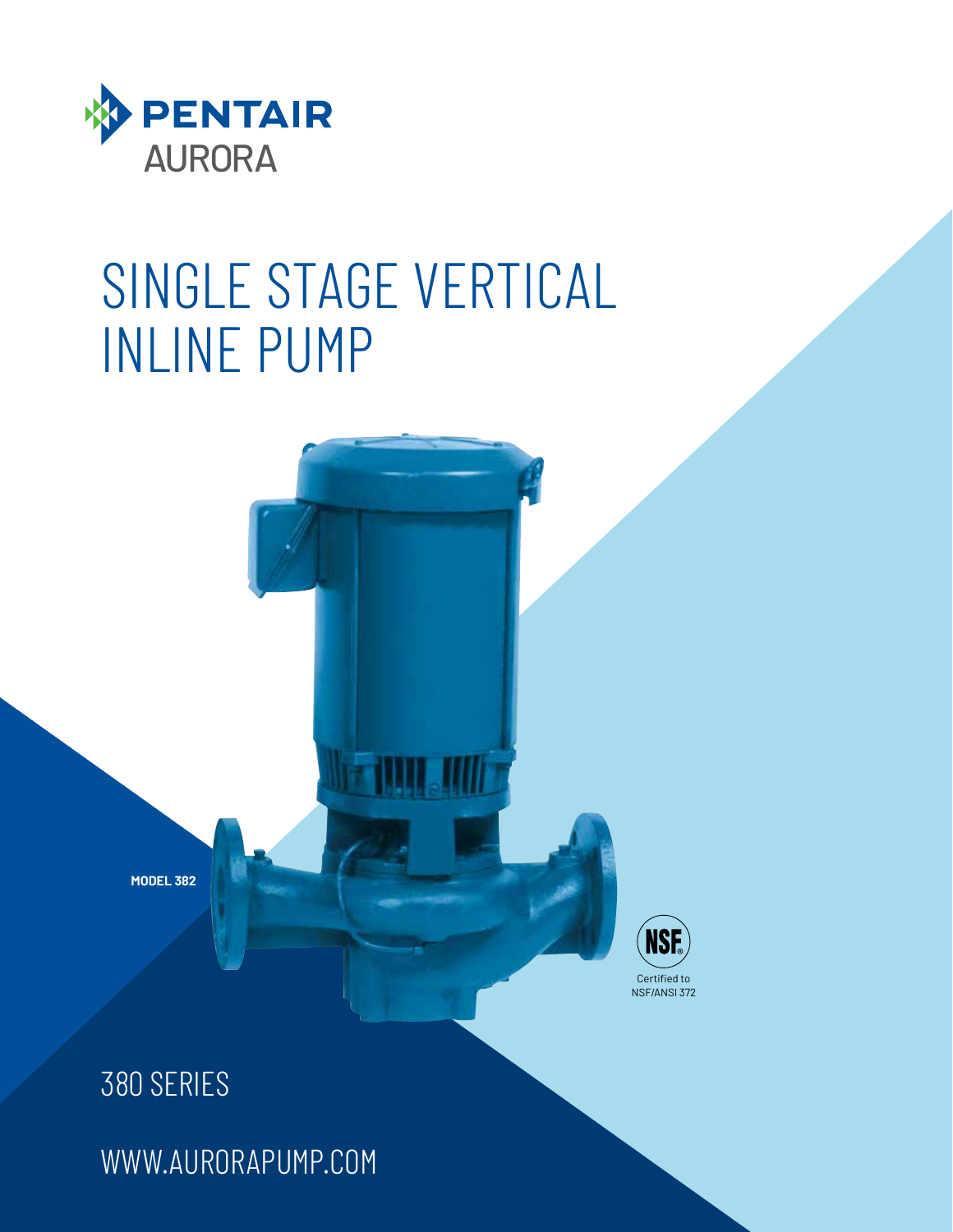### **AURORA®** 380 SERIES Single Stage Vertical Inline Pump

Capacities to 4,500 gpm (1,020 m3/hr) Heads to 370 feet (78 m) Temperatures to 250° F (120° C)

### 380 Series Pumps

Vertical inline close coupled pumps are specifically designed for mounting directly in a pipe line. The suction and discharge nozzles are located on the same centerline, 180<sup>°</sup> apart. Vertical pumps significantly reduce the space required; two pumps fit in the space of one. They are easy to maintain; simply remove the capscrews and the motor and bracket assembly is easily removed from the casing without disturbing the piping.

The impeller is direct coupled to the motor shaft for easy maintenance to minimize impeller runout and reduce noise. Most pump parts, except for the casing, are 100% interchangeable with Aurora's high quality, high production 340 and 360 Series pumps for speedy spare parts service. The inline casing has provisions for mounting an optional support base should the pump sit on the floor. Mechanical seals are provided as standard to prevent leakage around the shaft. A relief line is provided from the seal faces to the pump discharge for flushing and venting purposes.

Suction branch design on Model 382A pumps prerotates suction liquid in the direction of pump impeller rotation. This concept minimizes pumping noise that is otherwise associated with more common short radius suction inlet designs. Each pump has been engineered and assurance tested to arrive at the proper velocities and entrance angles to ensure quiet operation. Aurora® 380 Series pumps are available in 31 sizes, offering a size and model precisely fitted to a wide range of head and capacity requirements. Look through this bulletin for additional details and specifications.

### Standard Features

- Factory hydro test
- Carbon steel shaft
- Bronze shaft sleeve
- Casing wearing rings
- Bronze fitted construction
- Dynamically balanced cast impeller
- 303 SST mechanical seal with Buna-N, ceramic and carbon parts

#### Optional Features

- Pump base
- All iron construction
- 316 SST shaft sleeve
- Split mechanical seal
- Impeller wearing ring(s)
- Suction and discharge companion flanges
- Certified performance test data consisting of head capacity and power readings taken over the full operating range of the pump

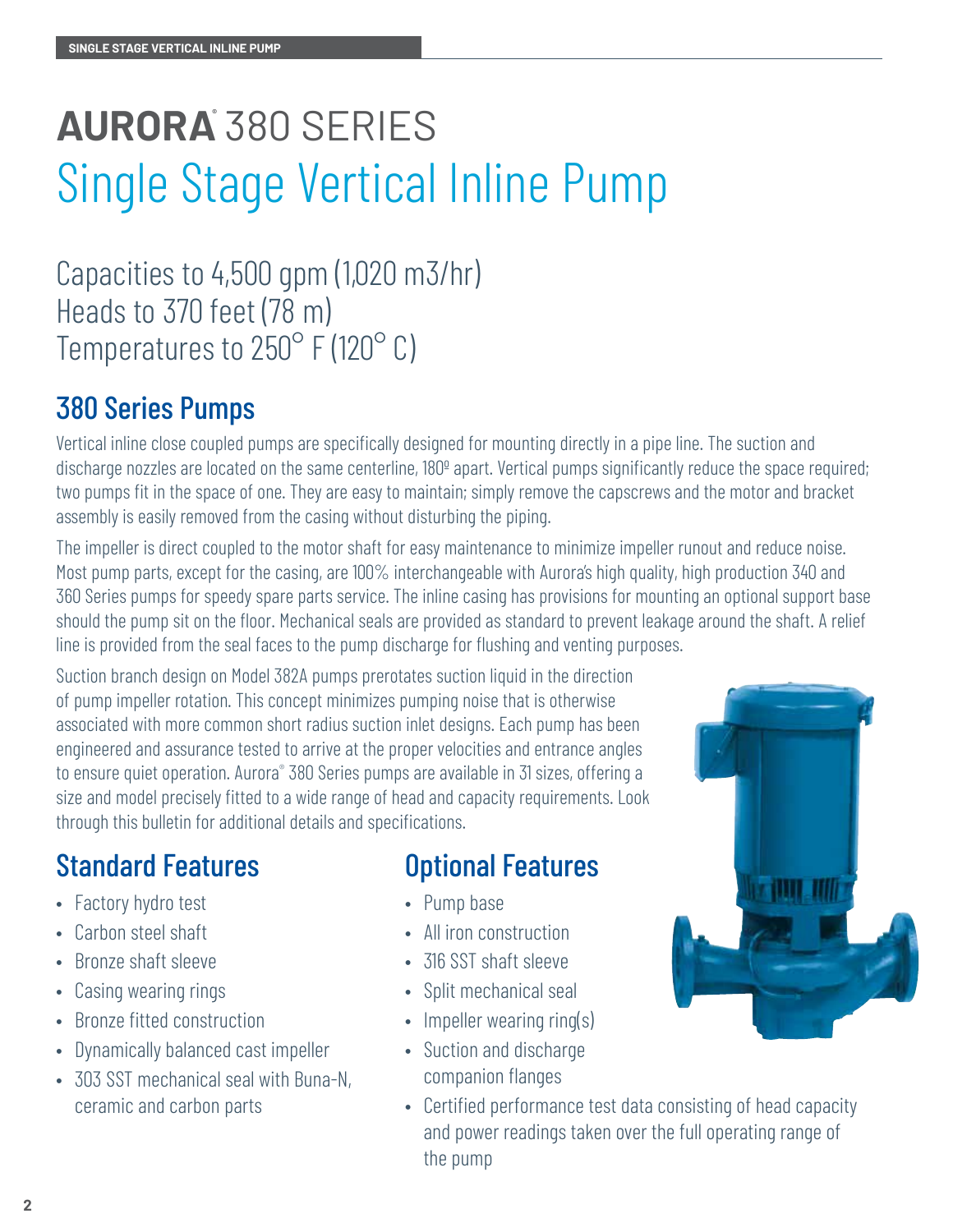#### **A.** Back Pull-Out Casing

includes inline suction and discharge.

#### **B.** Case Wearing Ring

prevents wear on casing and is inexpensively replaced. Impeller wear rings are optional.

#### **C.** Support Feet

cast integrally with the casing on Model 382A pumps. The pump thus can alternatively sit on the floor or bolt to an optional base if a foundation is preferred.

#### **D.** Precision Cast, Dynamically Balanced, Enclosed Impeller

keyed to the shaft extension and secured by a capscrew and washer. Gaskets are used to prevent leakage to shaft end.

#### **E.** Carbon Steel Shaft

designed for minimum deflection.

#### **F.** Mechanical Seal

has carbon against ceramic face for optimum hot water performance. Long life is assured with 303 SST metal parts and Buna-N flexible elastomers (split seal optional).

#### **G.** Factory Hydro Test

guarantees casting and seal integrity.

#### **H.** Relief Line

assures adequate venting of the seal chamber and lubrication of seal faces.

#### **I.** Bronze Shaft Sleeve

prevents shaft wear and extends the entire length of the seal box. The shaft sleeve is slip fit over the shaft and then is keylocked. Shaft sleeve and impeller screw are sealed by O-ring gaskets to eliminate corrosion of the shaft by the pumped liquid. This standard feature eliminates the requirements for higher cost, special stainless steel shaft.

#### **J.** Standard JM Motor (10–60 hp)

Provides low noise level pump operation. Special TCZ motor for above 60 hp. (JP motor used w/optional split seal.)

#### **K.** Volute Type Suction

Inlet prerotates suction liquid.

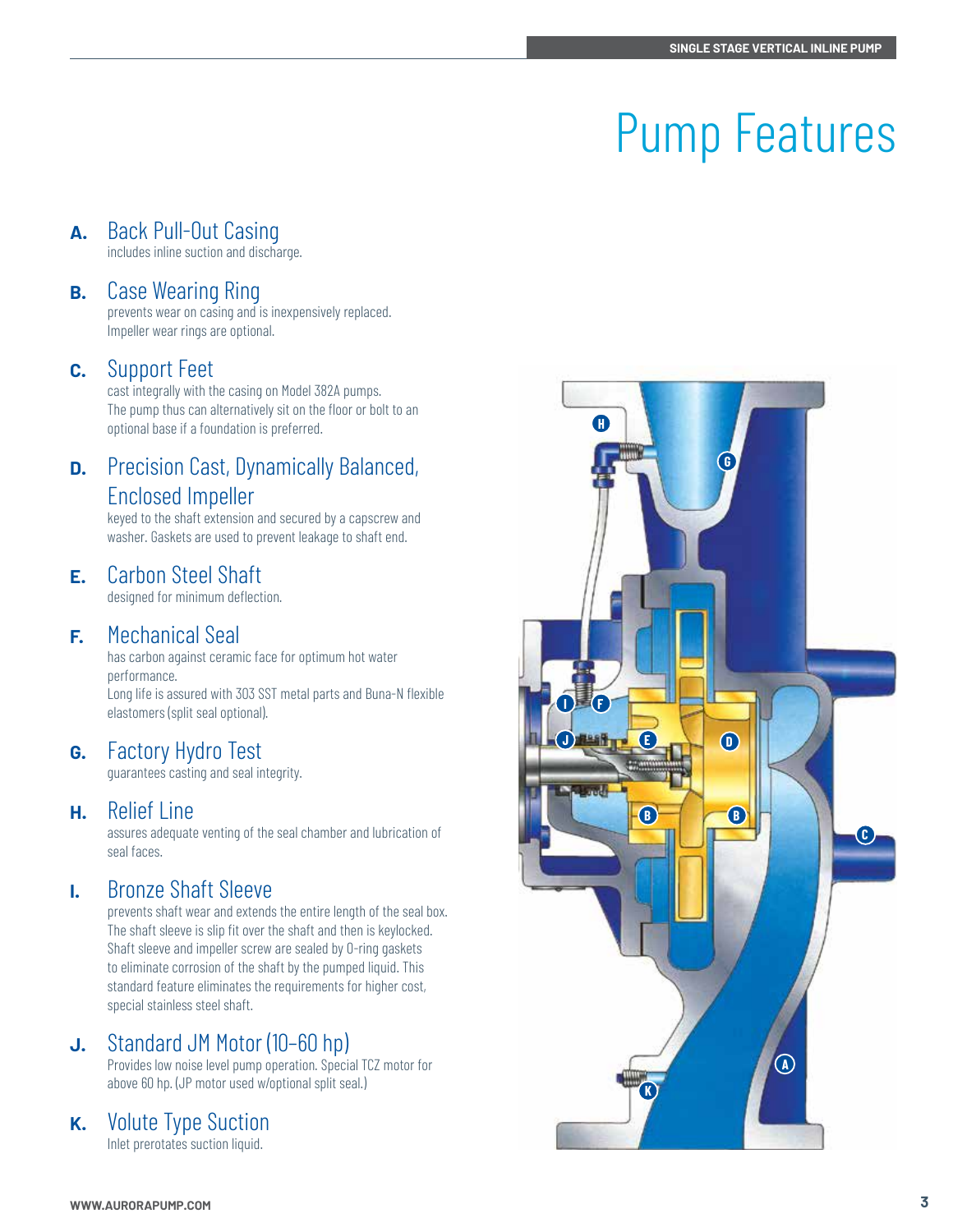### 382 Close Coupled Engineering and Dimension Details

|                  |           |       |                 |       |             |       | $\overline{D}$ H |       |                    |       |             |       |                          |               |       | Casing    |       |                   |
|------------------|-----------|-------|-----------------|-------|-------------|-------|------------------|-------|--------------------|-------|-------------|-------|--------------------------|---------------|-------|-----------|-------|-------------------|
| <b>Pump Size</b> | $\chi$    |       | BW (Min.)       |       | DC.         |       | <b>DE</b>        |       | 143JM-215JM        |       | 254JM-326JM |       | 365TCZ-445TCZ            | YY            |       | VD        |       | Feet Tapping      |
| 1-1/2x1-1/2x9B   | $9 - 1/2$ | (241) | 4               | (102) | $5 - 3/4$   | (146) | $6 - 1/8$        | (156) | 10                 | (254) | N/A         |       | $\overline{\phantom{a}}$ | $9 - 1/2$     | (241) | $5 - 1/4$ | (133) | NOTF <sub>8</sub> |
| 2x2x7            | 8         | (203) | $3 - 1/2$       | (89)  | $4 - 1/2$   | (114) | $5 - 1/8$        | (130) | $9 - 13/16$        | (249) | N/A         |       | $\qquad \qquad -$        | $\mathcal{B}$ | (203) | 5         | (127) | NOTE <sub>9</sub> |
| 2x2x9A & B       | $9 - 1/2$ | (241) | $4 - 1/2$       | (114) | $5 - 7/8$   | (149) | $6 - 3/8$        | (162) | 10 <sup>10</sup>   | (254) | N/A         |       | $\overline{\phantom{0}}$ | $9 - 1/2$     | (241) | $5 - 1/4$ | (133) | NOTE 8            |
| 2x2x9C           | $9 - 1/2$ | (241) | $4 - 1/2$       | (114) | $5 - 7/8$   | (149) | $6 - 3/8$        | (162) | $9 - 9/16$         | (243) | $10 - 9/16$ | (268) | $\overline{\phantom{a}}$ | $9 - 1/2$     | (241) | $5 - 1/4$ | (133) | NOTE <sub>9</sub> |
| 2x2x12           | 12        | (305) | 5               | (127) | $7 - 5/8$   | (194) | 8                | (203) | $10 - 1/8$         | (257) | $11 - 1/8$  | (283) | $\overline{\phantom{a}}$ | 12            | (305) | $5 - 1/4$ | (133) | NOTE 8            |
| 2-1/2x2-1/2x7    | 9         | (229) | $3 - 1/2$       | (89)  | $4 - 3/4$   | (121) | $5 - 1/2$        | (140) | $10 - 9/16$        | (268) | $11 - 9/16$ | (294) | $\overline{\phantom{a}}$ | 9             | (229) | $5 - 5/8$ | (143) | <b>NOTE 10</b>    |
| 2-1/2x2-1/2x9    | 10        | (254) | 4               | (102) | $5 - 7/8$   | (149) | $6 - 5/8$        | (168) | $10 - 1/2$         | (267) | $11 - 1/2$  | (292) | $\overline{\phantom{a}}$ | 10            | (254) | $5 - 5/8$ | (143) | NOTE 10           |
| 3x3x7A & B       | $9 - 1/2$ | (241) | 5               | (127) | $5 - 3/16$  | (132) | $6 - 1/8$        | (156) | $11 - 5/8$         | (295) | $12 - 5/8$  | (321) | $\overline{\phantom{a}}$ | $9 - 1/2$     | (241) | $6 - 1/4$ | (159) | <b>NOTE 10</b>    |
| 3x3x9A           | 11        | (279) | $4 - 1/2$       | (114) | 6           | (152) | $6 - 3/4$        | (171) | $11 - \frac{3}{8}$ | (289) | $12 - 3/8$  | (314) | $\overline{\phantom{a}}$ | 11            | (279) | $6 - 1/4$ | (159) | NOTE 10           |
| 3x3x9B           | 11        | (279) | 5               | (127) | $6 - 1/4$   | (159) | $7 - 1/8$        | (181) | $11 - 1/2$         | (292) | $12 - 1/2$  | (318) | $\overline{\phantom{a}}$ | 11            | (279) | $6 - 1/2$ | (165) | NOTE <sub>8</sub> |
| 3x4x9            | 11        | (279) | $4 - 1/2$       | (114) | $5 - 3/4$   | (146) | $6-1/2$          | (165) | $10 - 7/8$         | (276) | $11 - 7/8$  | (302) | ÷                        | 11            | (279) | $5 - 7/8$ | (149) | NOTE 10           |
| 3x3x12           | 14        | (356) | 5               | (127) | $7 - 11/16$ | (195) | $8 - 1/4$        | (210) | $11 - 1/2$         | (292) | $12 - 1/2$  | (318) | $\qquad \qquad -$        | 12            | (305) | $6 - 1/2$ | (165) | NOTE 8            |
| 4x4x7A & B       | 11        | (279) | $6\overline{6}$ | (152) | $5 - 9/16$  | (141) | $7 - 5/16$       | (186) | $12 - 3/4$         | (324) | $13 - 3/4$  | (349) | $\overline{\phantom{a}}$ | 11            | (279) | $7 - 1/4$ | (184) | <b>NOTE 10</b>    |
| 4x4x9A & B       | 11        | (279) | 6               | (152) | $6 - 3/16$  | (157) | $7 - 5/16$       | (186) | $12 - 3/8$         | (314) | $13 - 3/8$  | (340) | $\overline{\phantom{a}}$ | 11            | (279) | $7 - 1/4$ | (184) | NOTE 8            |
| 4x5x9            | 11        | (279) | $4 - 1/2$       | (114) | 6           | (152) | $7 - 1/8$        | (181) | $12 - 1/8$         | (308) | $13 - 1/8$  | (333) | $\overline{\phantom{a}}$ | 11            | (279) | 7         | (178) | NOTE 10           |
| 4x4x11           | 13        | (330) | 5               | (127) | $7 - 1/8$   | (181) | $8 - 1/4$        | (210) | $12 - 13/16$       | (325) | 13-13/16    | (351) | $\qquad \qquad -$        | 13            | (330) | $7 - 5/8$ | (194) | <b>NOTE 11</b>    |
| 4x4x12           | 13        | (330) | $4 - 1/2$       | (114) | $7 - 7/8$   | (200) | $8 - 3/4$        | (222) | $12 - 1/4$         | (311) | $13 - 1/4$  | (337) | $\overline{\phantom{a}}$ | 13            | (330) | 7         | (178) | <b>NOTF 11</b>    |
| 5x5x9            | 14        | (356) | $4 - 3/4$       | (121) | $7 - 1/8$   | (181) | $8 - 1/2$        | (216) | 13                 | (330) | 14 (356)    | (356) | $\overline{\phantom{a}}$ | 14            | (356) | $7 - 5/8$ | (194) | <b>NOTE 11</b>    |
| 5x5x11           | 14        | (356) | $4 - 1/2$       | (114) | $7 - 3/8$   | (187) | $8 - 7/8$        | (225) | 14                 | (356) | 15          | (381) | $\overline{\phantom{a}}$ | 14            | (356) | $8 - 5/8$ | (219) | <b>NOTE 11</b>    |
| 5x5x12           | 15        | (381) | $4 - 3/4$       | (121) | $8 - 1/4$   | (210) | $9 - 1/2$        | (241) | $13 - 1/2$         | (343) | $14 - 1/2$  | (368) | $\overline{\phantom{a}}$ | 15            | (381) | 8         | (203) | <b>NOTE 11</b>    |
| 6x6x9            | 15        | (381) | $5 - 1/4$       | (133) | 7           | (178) | 9                | (229) | $13 - 1/2$         | (343) | $14 - 1/2$  | (368) | $\overline{\phantom{a}}$ | 15            | (381) | 8         | (203) | <b>NOTF 11</b>    |
| 6x6x11           | 15        | (381) | 6               | (152) | 8           | (203) | 10               | (254) | 15                 | (381) | 16          | (406) | $\overline{\phantom{a}}$ | 15            | (381) | $9 - 1/4$ | (235) | <b>NOTE 11</b>    |
| 6x6x12           | 15        | (381) | $5 - 1/2$       | (140) | $8 - 3/8$   | (213) | 10               | (254) | $14 - 1/2$         | (368) | $15 - 1/2$  | (387) | $\overline{\phantom{a}}$ | 15            | (381) | $8 - 3/4$ | (222) | <b>NOTF11</b>     |
| 8x8x11           | 18        | (457) | $6\phantom{1}$  | (152) | $8 - 3/4$   | (222) | $10 - 7/8$       | (276) | $15 - 5/8$         | (397) | $16 - 5/8$  | (422) | $\overline{\phantom{a}}$ | 18            | (457) | $9 - 5/8$ | (244) | <b>NOTE 11</b>    |
| 8x8x12           | 18        | (457) | 6               | (152) | $8 - 3/4$   | (222) | $10 - 7/8$       | (276) | $15 - 5/8$         | (397) | $16 - 5/8$  | (422) | $\overline{\phantom{a}}$ | 18            | (457) | $9 - 5/8$ | (244) | <b>NOTF 11</b>    |

| <b>JM</b> and TCZ Motor Frames |            |            |  |  |  |
|--------------------------------|------------|------------|--|--|--|
| <b>FRAMF</b>                   | AG APPROX. |            |  |  |  |
|                                | T.F.F.C.   |            |  |  |  |
|                                | 0.D.P.     | EXP. PR.   |  |  |  |
| 143JM                          | 10         | 12         |  |  |  |
| 145JM                          | 11         | 13         |  |  |  |
| 182JM                          | 12         | 14         |  |  |  |
| 184JM                          | 15         | 17         |  |  |  |
| 213JM                          | 17         | 19         |  |  |  |
| 215JM                          | 17         | 19         |  |  |  |
| 254JM                          | 21         | 23         |  |  |  |
| 256JM                          | 21         | 23         |  |  |  |
| 284JM                          | 22         | 24         |  |  |  |
| 286JM                          | 22         | 74         |  |  |  |
| 324JM                          | 24         | 26         |  |  |  |
| 326JM                          | 24         | 26         |  |  |  |
| 364TC7                         | 25.62      | 26.88      |  |  |  |
| 365TCZ                         | 25.62      | 26.88      |  |  |  |
| 404TCZ                         | 30         | 30-1/2     |  |  |  |
| 405TCZ                         | 30         | $30 - 1/2$ |  |  |  |
| 444TC7                         | $31 - 3/4$ | $32 - 1/2$ |  |  |  |
| 445TCZ                         | $31 - 3/4$ | $35 - 1/2$ |  |  |  |



NOTES:

1. All dimensions in inches and (mm).

2. Dimensions may vary  $\pm$  1/4" (6).

3. Not for construction purposes unless certified.

4. N/A = Not Applicable.

- 5. Conduit box is shown in approximate location. Dimensions are not specified as they vary with each motor manufacturer.
- 6. Suction and discharge flanges 125 lb. ANSI Standard flat face.
- 7. Dimension BW is clearance required for servicing.
- 8. Normally not tapped. Optionally available [4] 5/8" UNC taps matching 4"–125 lb. flange drilling (7.5" bolt circle).
- 9. Tapped [4] 5/8" UNC taps matching 2"-125 lb. flange (4.75" bolt circle).
- 10. Tapped [4] 5/8" UNC taps matching 3"-125 lb. flange (6.0" bolt circle).
- 11. Tapped [4] 5/8" UNC taps matching 4"-125 lb. flange (7.5" bolt circle).
- 12. Tapped [4] 3/4" UNC taps matching 6"-125 lb. flange (9.5" bolt circle).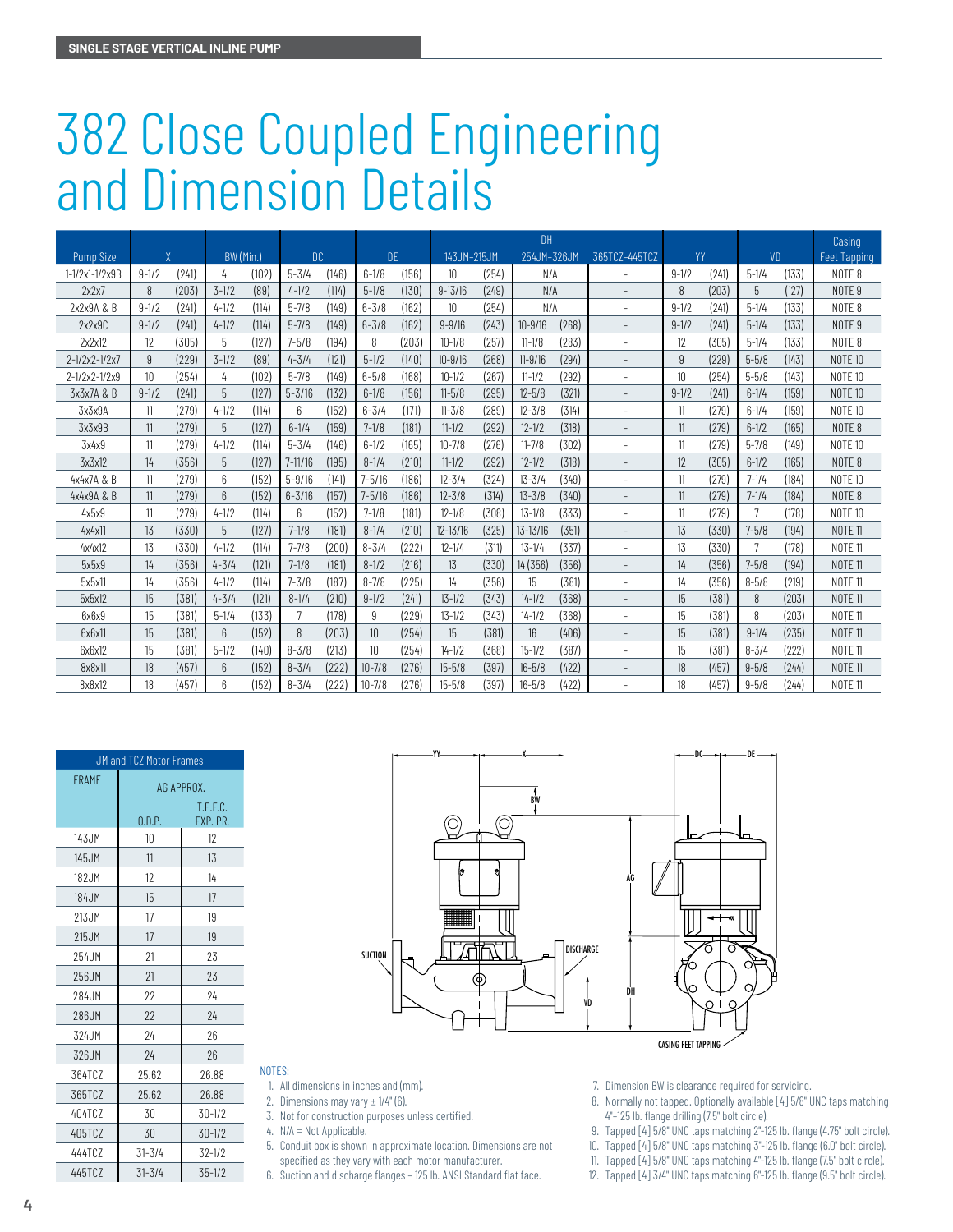### Pump Performance



#### 1500 RPM

Individual performance curves should be checked for final selection. For selections not shown on this chart please refer to the factory.

| Low Flow, Low Head         |  |
|----------------------------|--|
| Low Flow, High Head        |  |
| <b>High Flow, Low Head</b> |  |
| High Flow, High Head       |  |

#### 1750 RPM

Individual performance curves should be checked for final selection. For selections not shown on this chart please refer to the factory.

| Low Flow, Low Head   |
|----------------------|
| Low Flow, High Head  |
| High Flow, Low Head  |
| High Flow, High Head |
|                      |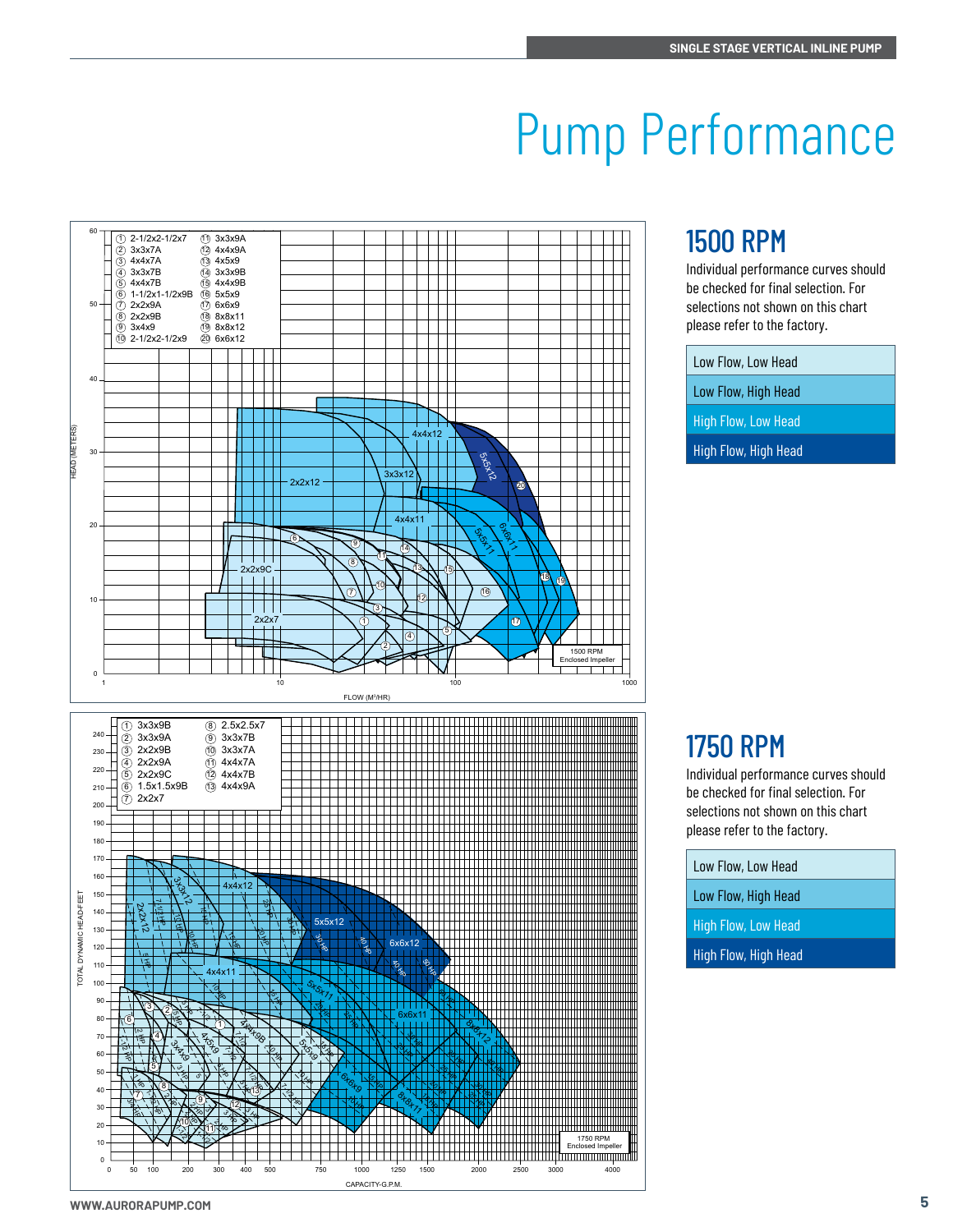#### 3000 RPM

Individual performance curves should be checked for final selection. For selections not shown on this chart please refer to the factory.

Low Flow, Low Head

Low Flow, High Head

High Flow, Low Head

High Flow, High Head



#### 3500 RPM

Individual performance curves should be checked for final selection. For selections not shown on this chart please refer to the factory.

| Low Flow, Low Head         |
|----------------------------|
| Low Flow, High Head        |
| <b>High Flow, Low Head</b> |
| High Flow, High Head       |
|                            |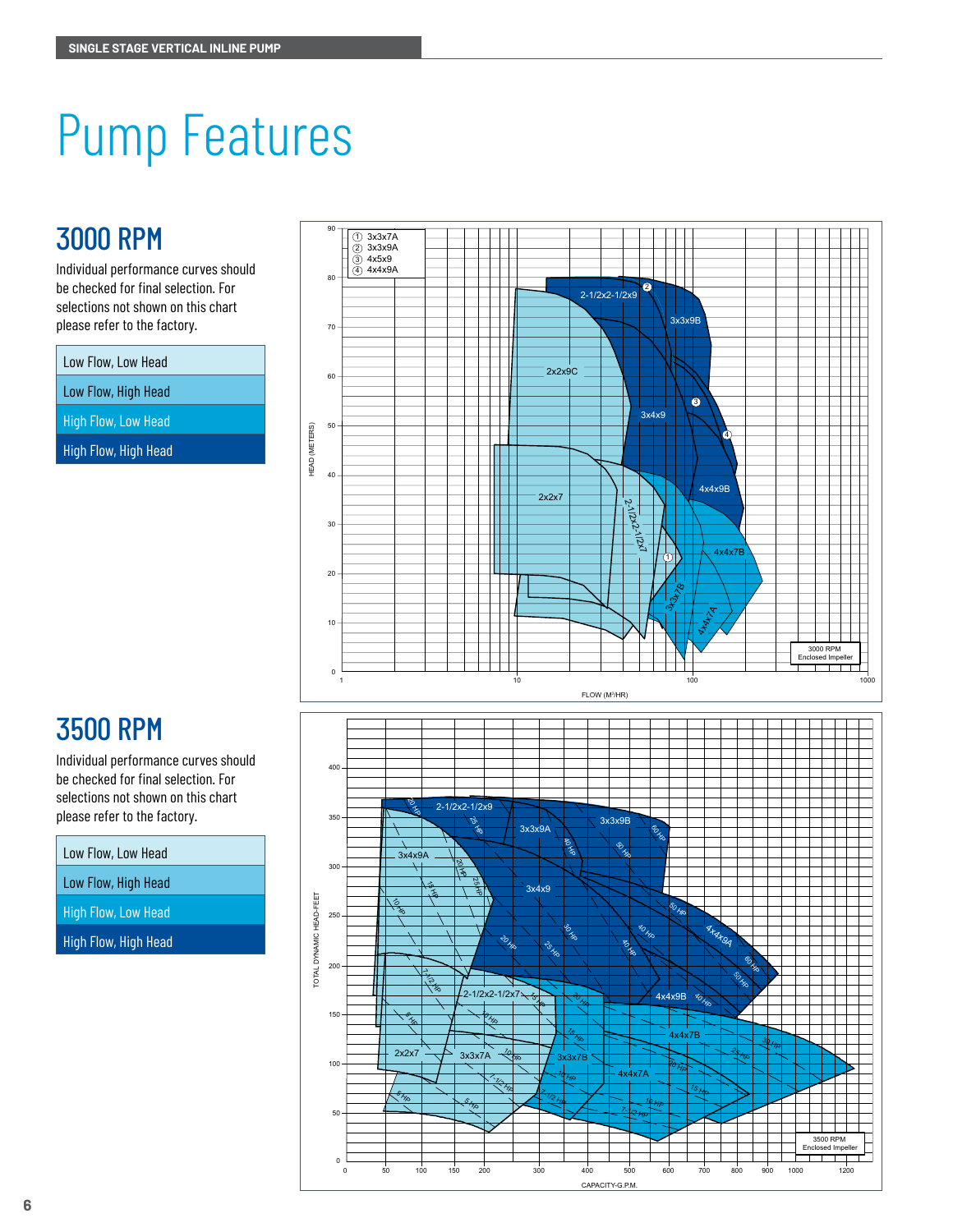### 380 Series Specifications

The contractor shall furnish (and install as shown on the plans) Aurora Models 382A vertical close coupled inline back pull-out centrifugal pumps size \_\_\_ x \_\_\_ x \_\_\_ of (bronze fitted) (all bronze) (all iron) construction.

The suction and discharge flanges shall be located on a common CL 180º apart for mounting inline. Each pump shall have a capacity of \_\_\_gpm at \_\_\_ft. total head, with a temperature of  $\angle 2$  F,  $\angle 2$  specific gravity.

Each pump is to be furnished with a mechanical seal with all metal parts to be 303 SST with Buna-N elastomers, ceramic seat and carbon washer. A bypass line must be provided between the seal faces and the

discharge flange to assure adequate venting of the seal chamber and to provide lubrication. Impellers are to be dynamically balanced and keylocked to the shaft. Model 382A pumps to include a volute type casing suction branch to minimize pumping noise.

The unit must be equipped with (bronze) (stainless steel) shaft sleeve, keylocked, that extends the length of the seal box. Pump shaft extension shall be O-ring sealed from the pumped liquid. Pump casing shall have a case wearing ring (impeller wearing rings). Each pump is to be close coupled to a standard NEMA-JM \_\_\_hp \_\_\_phase \_\_\_Hertz \_\_\_volt \_\_\_rpm (drip-proof) (total enclosure) (hazardous location) motor up to 60 hp and special TCZ frame motor for hp above 60.